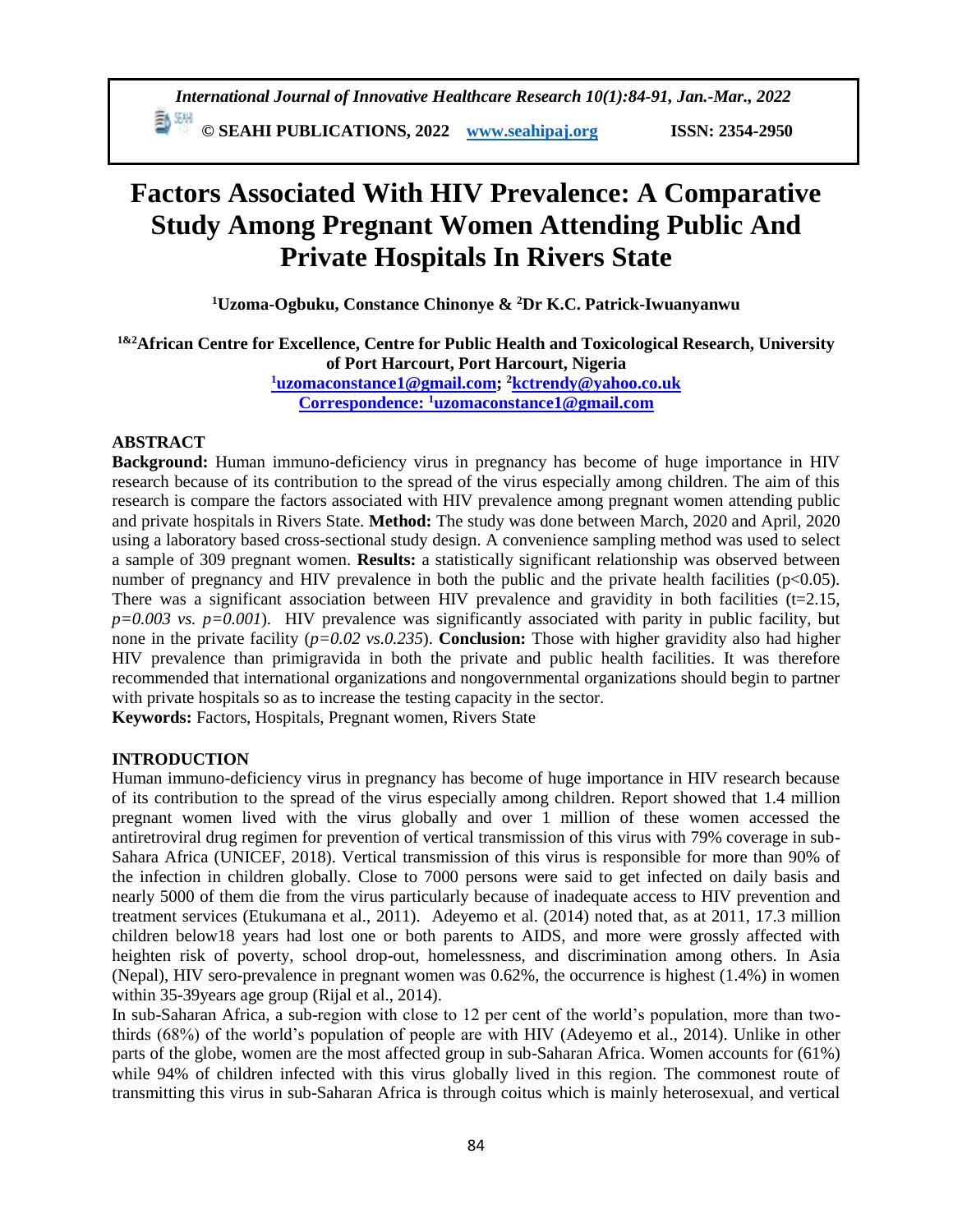transmission is the second and is responsible for over90% of infections in children (Adeyemo et al., 2014). Nigerian national HIV prevalence among pregnant women consistently moved from 1.8% in 1991 to 5.8% in 2001 but dropped to 4.4% in 2005. In 2010, it was said to be 4.1% and an urban hospital-based study conducted in Jos, north-central Nigeria in 2011 revealed a prevalence rate of 8.9% as its result (Adeyemo et al., 2014). Several survey carried out in different parts of Nigeria showed these prevalence of HIV among pregnant women: 7.8% in Minna, 11.0% in Port Harcourt, 3.8 percent in Abakaliki and Enugu; and in Benin City, 5.2% (Adeyemo et al., 2014). Despite the calculated efforts of WHO and UNICEF in the prevention, management and control of HIV and the problems associated with HIV, it is still a major public health concern.

Human immuno-deficiency virus is one of the main causes of death among young women (Uchendu, 2020). The report from UNICEF 2018 has it that 1.4 million women that are pregnant are said to have HIV globally, HIV prevalence among pregnant women in Port Harcourt was 11.0% according to Adeyemo et al., (2014). In 2013, 54% of women that are pregnant in middle- and low-income countries were not screened for Human immuno-deficiency virus which is a key step to the assessment of prevention and treatment regimen for HIV (UNAIDS, 2014). Vertical transmission of the virus can happen in-utero, intrapartum and post-partum through breast feeding.

Screening of all blood samples of pregnant women for HIV particularly during antenatal booking will enable the health care giver to identify pregnant women that are reactive to HIV as most people with the virus are not even aware that they have the disease. There is however paucity of literature on comparative study of HIV prevalence among pregnant women in private and public hospitals in Nigeria with no known comparative study on HIV prevalence in Rivers State. There is need for such studies to facilitate evidence-based intervention programmes that would ensure that all pregnant women receive the best care available that will result in prevention of vertical transmission of HIV.

In order to ensure that pregnant women with HIV have the best care possible, there is need to carry out more studies on prevalence of HIV among women that are pregnant, this hopefully may bridge the knowledge gap in that area and also bridge the literature gap on comparative studies on the prevalence of HIV among pregnant women and provide stakeholders with the necessary information and data to carry out intervention programs that will be of great benefit to people living with HIV and the population at large, hence this study. The study was guided by the following research questions:

- 1. What is the association between HIV prevalence and pregnancy-related characteristics of pregnant women attending ante-natal care clinics in Port Harcourt Metropolis, Rivers State?
- 2. What are the pregnancy-related characteristics of pregnant women attending ante-natal care clinics in Port Harcourt Metropolis, Rivers State?

# **METHODOLOGY**

The cross-sectional laboratory based research design was adopted. The population for this study comprised of all the pregnant women that presented to the selected private and public hospitals in Port Harcourt Metropolis from March 2020 to April 2020. A sample size of 436 was selected using a convenience sampling technique. The data collection was done through a laboratory test. The blood samples of pregnant women were collected alongside their socio-demographic and pregnancy-related information between  $1<sup>st</sup>$  March 2020 and 30<sup>th</sup> April 2020 from the four selected private and public hospitals. The participant's samples were collected by the laboratory Scientist under the watch of the researcher in the phlebotomy room of the respective hospitals. At the end of sample collection, the samples were carried to the central laboratory where further investigation was made to ascertain the prevalence of HIV.

The reliability of the study instruments was ensured by the use of three rapid HIV test kits that are similar in terms of sensitivity and specificity of 99.8%, 99.9% respectively. The HIV test kits used for the identification of IgG-IgM were Alere Determine HIV-1/2 (Alere), Uni-Gold HIV (Trinity) and HIV1/2 STAT-PAK (Chembio). Data collected were analyzed using frequency, percentage and regression.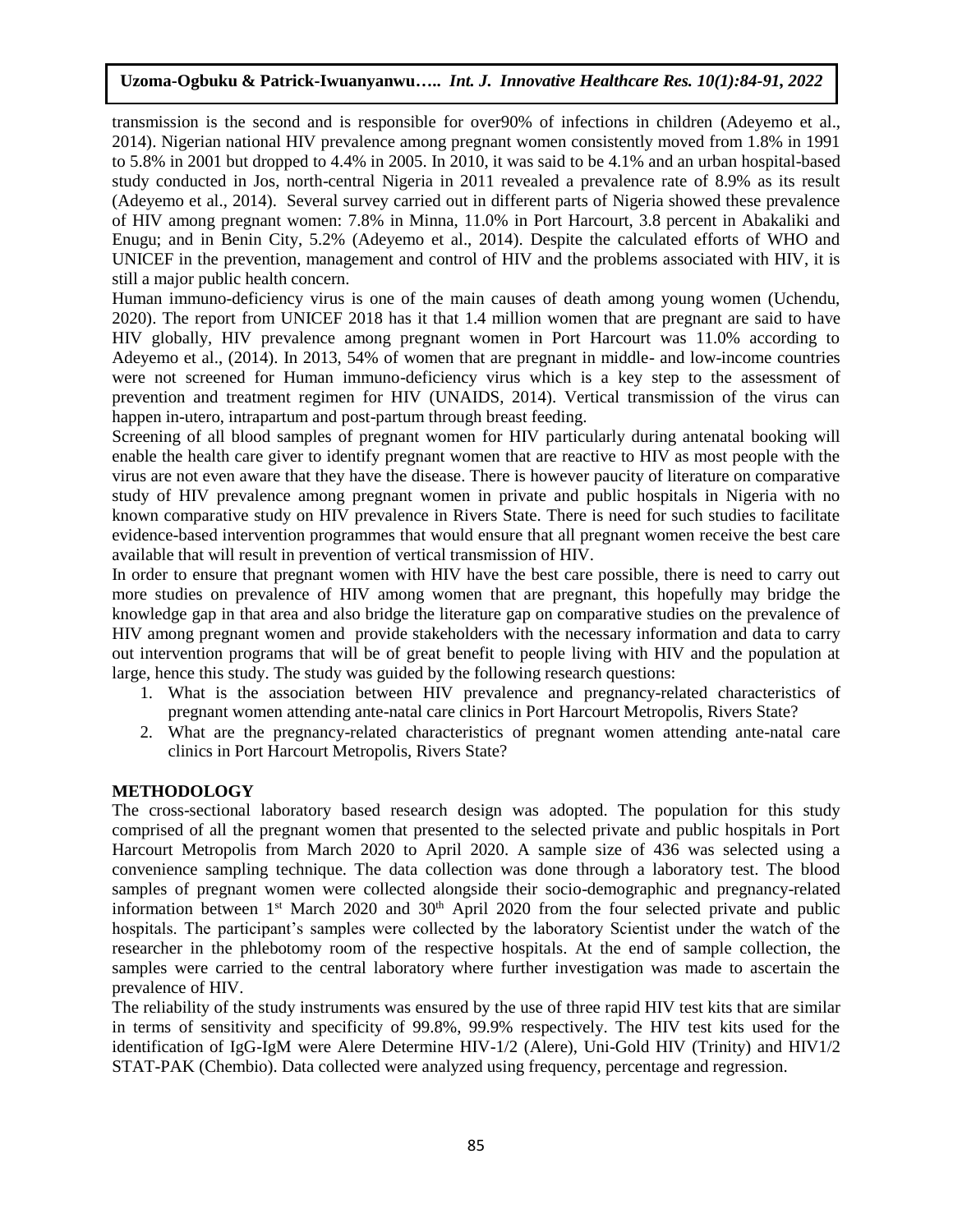# **RESULTS**





# **Fig 1: Percentage distribution showing number of pregnancies**

The result showed that more than half (52.43%) of those in public facility compared to those in private hospital (33.98%) had three or more pregnancies.



**Fig 2: Percentage distribution showing parity of respondents**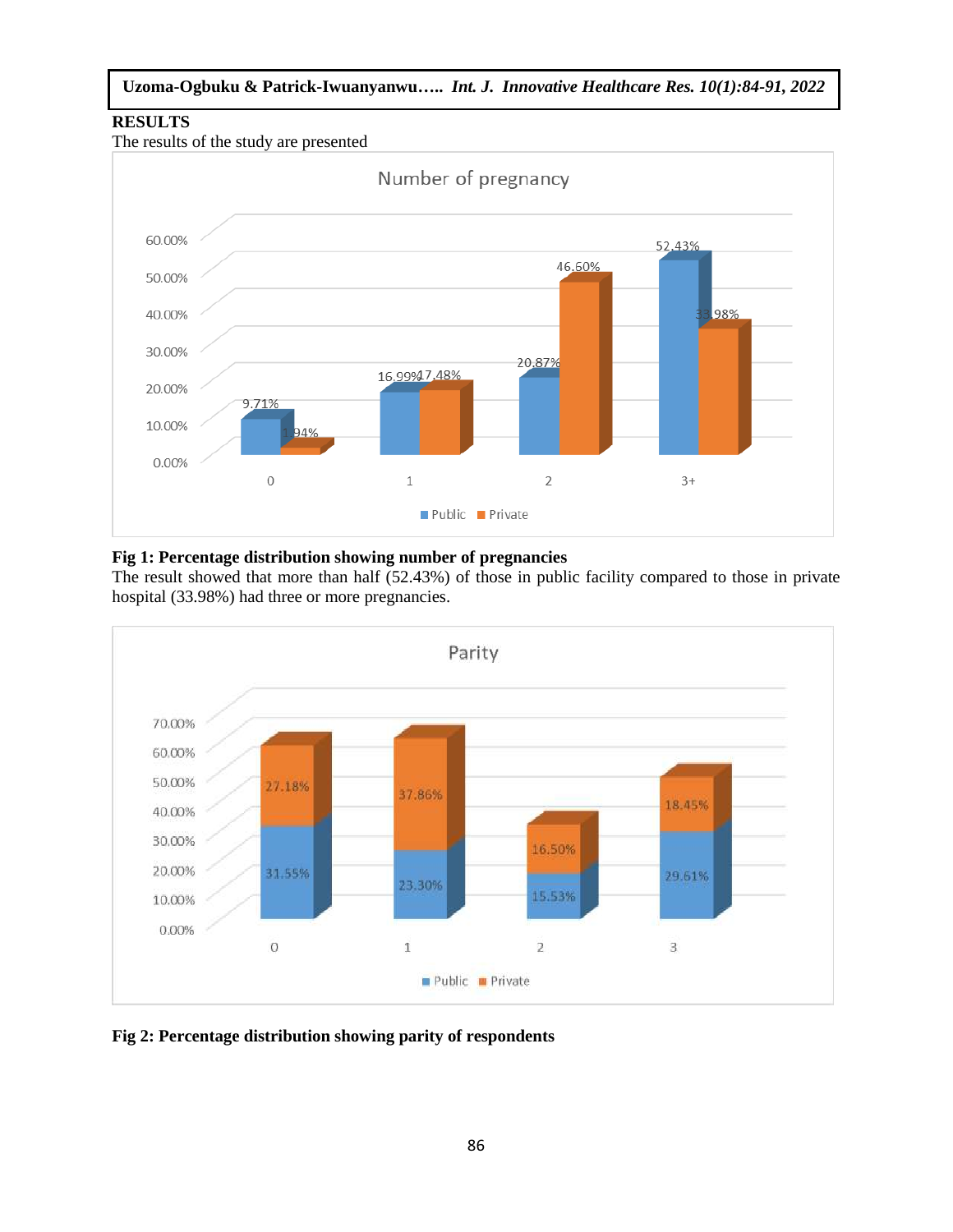**Uzoma-Ogbuku & Patrick-Iwuanyanwu…..** *Int. J. Innovative Healthcare Res. 10(1):84-91, 2022*

The result showed that more (29.61%) of those in public facility compared to those in private hospital (18.45%) had three or more children.

| and Frivate Facilities (Divariate Logistic Regression) |                       |                           |                           |          |                      |                        |                                  |         |
|--------------------------------------------------------|-----------------------|---------------------------|---------------------------|----------|----------------------|------------------------|----------------------------------|---------|
| <b>Variable</b>                                        | <b>Public</b>         |                           | OR<br>$(95\% \text{ CI})$ | p-value  | <b>Private</b>       |                        | <b>OR</b><br>$(95\% \text{ CI})$ | p-value |
|                                                        | $HIV+$                | HIV-                      |                           |          | $HIV+$               | HIV-                   |                                  |         |
| <b>Number</b><br>of<br><b>Pregnanc</b><br>y            | Freq<br>(%)<br>$n=21$ | Freq $(\% )$<br>$n = 185$ |                           |          | Freq<br>(%)<br>$n=7$ | Freq $(\% )$<br>$n=96$ |                                  |         |
| $\geq$ 3                                               | 18<br>(85.71)         | 90(48.65)                 | 6.30<br>$(1.80 - 22.23)$  | $0.018*$ | 5<br>(71.43)         | 30(31.25)              | 5.5<br>$(1.02 - 29.98)$          | $0.03*$ |
| $\leq$ 2<br>Parity                                     | 3<br>(14.29)          | 95 (51.35)                |                           |          | (28.57)              | 66 (68.75)             |                                  |         |
| $\geq$ 2                                               | 15<br>(71.43)         | 78 (42.16)                | 3.43<br>$(1.27 - 9.24)$   | $0.02*$  | 4<br>(57.14)         | 32 (33.33)             | 2.67<br>$(0.56 - 12.64)$         | 0.387   |
| $\leq$ 1                                               | 6<br>(28.57)          | 107 (57.84)               |                           |          | 3<br>(42.96)         | 64 (66.67)             |                                  |         |

| Table 1: Relationship between Pregnancy-related characteristics and prevalence of HIV in Public |  |  |
|-------------------------------------------------------------------------------------------------|--|--|
| and Private Facilities (Bivariate Logistic Regression)                                          |  |  |

 *\*Statistically significant (p<0.05)* 

**Number of Pregnancy (Gravidity)**

From the bivariate logistics regression model (**Table 1**), a statistically significant relationship was observed between number of pregnancy and HIV prevalence in both the public and the private health facilities. For the public health facilities, participants that had 3 or more pregnancies showed a 6.30 fold increase for contracting HIV compared to those that had 2 pregnancies and less (OR: 6.30, 95% CI: 1.80- 22.23, *p=0.018*). And for the private health facilities, participants that had 3 or more pregnancies showed a 5.5 fold increase for contracting HIV compared to those that have had 2 pregnancies and less (OR: 5.50, 95% CI: 1.02-29.98, *p=0.03*).

#### **Number of Children (Parity)**

From the bivariate logistics regression model (**Table 1**); a statistically significant association was observed between number of children and HIV prevalence in public health facilities alone. For the public health facilities, participants that have 2 or more children showed a 3.43 fold increase for contracting HIV compared to those that have null or 1 child (OR: 3.43, 95% CI: 1.27-9.24, *p=0.02*). Private health facilities did not show a statistically significant difference.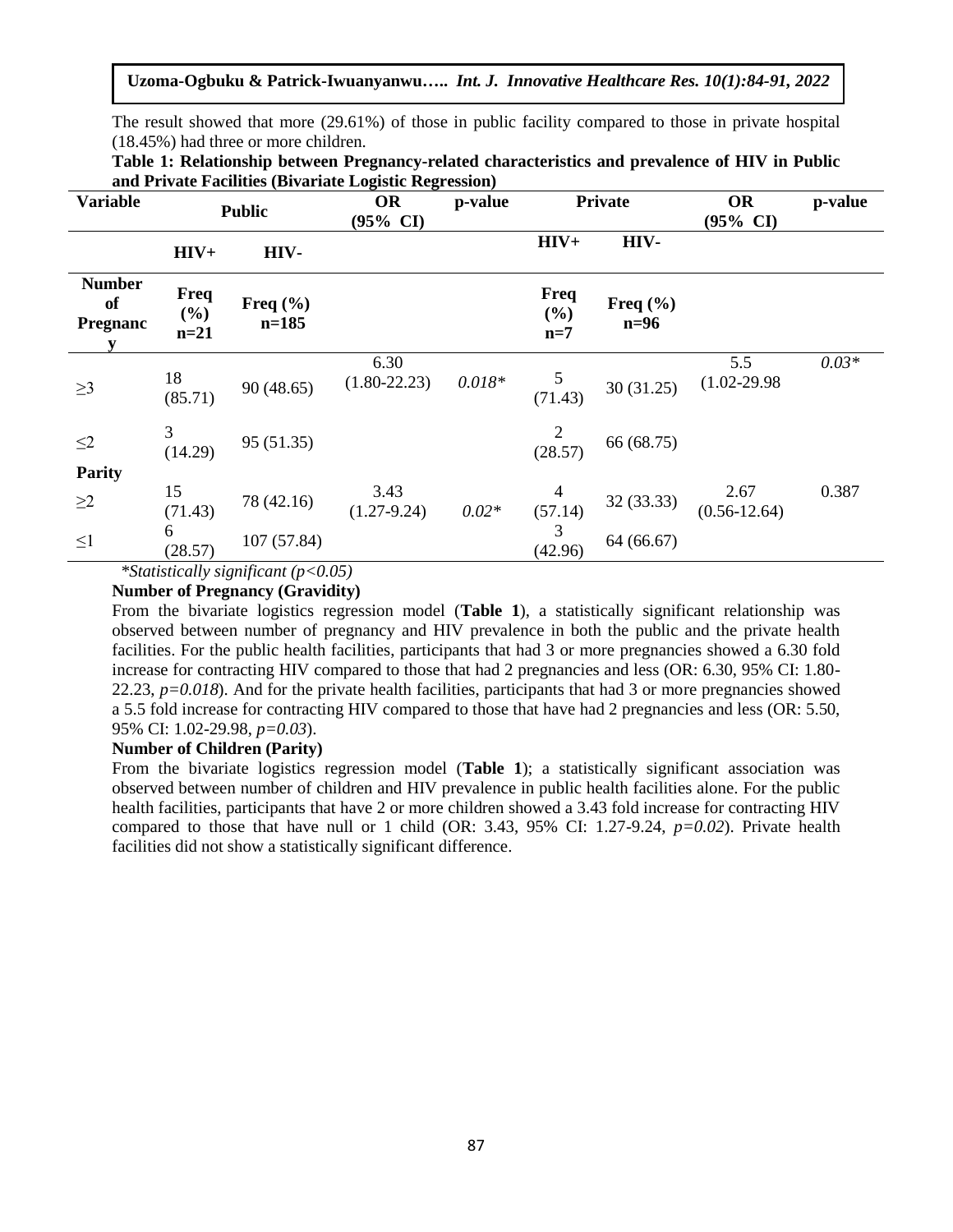**Uzoma-Ogbuku & Patrick-Iwuanyanwu…..** *Int. J. Innovative Healthcare Res. 10(1):84-91, 2022*

| anu i IIvate i aenities  |                        |                         |                      |                         |                       |                        |                |
|--------------------------|------------------------|-------------------------|----------------------|-------------------------|-----------------------|------------------------|----------------|
| <b>Pregnancy-related</b> | <b>Public</b>          |                         | Fischer's<br>Exact p | $\mathbf{p}$ -<br>value | <b>Private</b>        |                        | Fisher's       |
| characteristics          |                        |                         |                      |                         |                       |                        | <b>Exact</b> p |
|                          | $HIV+$                 | HIV-                    |                      |                         | $HIV+$                | HIV-                   |                |
|                          | Freq $(\% )$<br>$n=21$ | Freq $(\% )$<br>$n=185$ |                      |                         | Freq $(\% )$<br>$n=7$ | Freq $(\% )$<br>$n=96$ |                |
| Gravidity                |                        |                         |                      |                         |                       |                        |                |
| $\geq$ 3                 | 18 (85.71)             | 90(48.65)               | $0.001*$ µ           |                         | 5(71.43)              | 30(31.25)              | $0.043 * \mu$  |
| $\leq$ 2                 | 3(14.29)               | 95 (51.35)              |                      |                         | 2(28.57)              | 66 (68.75)             |                |
| <b>Parity</b>            |                        |                         |                      |                         |                       |                        |                |
| $\geq$ 2                 | 15(71.43)              | 78 (42.16)              | 5.39                 | $0.02*$                 | 4(57.14)              | 32(33.33)              | $0.235\mu$     |
| $\leq$ 1                 | 6(28.57)               | 107 (57.84)             |                      |                         | 3(42.96)              | 64 (66.67)             |                |

**Table 2: Association between pregnancy-related characteristics and prevalence of HIV in Public and Private Facilities** 

 *\*Statistically significant (p<0.05), µ=Fisher's Exact p, recommended for values less than 5 in an association*

## **Number of Pregnancy (Gravidity)**

A statistically significant association was observed between number of pregnancy and HIV prevalence in both the public and the private health facilities. For the public health facilities, participants that have had 3 or more pregnancies showed a statistically significant higher prevalence for HIV compared to those that have had 2 pregnancies and less (85.71% vs. 414.29%;  $p=0.001$ ). And for the private health facilities, participants that have had 3 or more pregnancies showed a statistically significant higher prevalence for HIV compared to those that have had 2 pregnancies and less (71.43% vs. 28.57%;*p=0.043*) as shown in **Table 2**

#### **Number of Children (Parity)**

A statistically significant association was observed between parity and HIV prevalence in public health facilities alone. For the public health facilities, participants that have 2 or more children showed a statistically significant higher prevalence for HIV compared to those that have null or 1 child (71.43% vs. 28.57%;  $p=0.02$ ). Private health facilities did not show a significant difference ( $p=0.235$ ) as shown in **Table 2**.

| <b>Characteristics</b>     |                 | <b>Type of Health Facility</b> | df              | Chi-Square $(\chi^2)$<br>$(p-value)$ |   |                                               |
|----------------------------|-----------------|--------------------------------|-----------------|--------------------------------------|---|-----------------------------------------------|
|                            | Public $n=206$  |                                | Private $n=103$ |                                      |   |                                               |
|                            | Freq            | $\frac{0}{0}$                  | Freq            | $\frac{6}{9}$                        |   |                                               |
| <b>Number of Pregnancy</b> |                 |                                |                 |                                      |   |                                               |
| $\theta$                   | 20              | 9.71                           | 2               | 1.94                                 |   |                                               |
|                            | 35              | 16.99                          | 18              | 17.48                                | 3 | 30.71                                         |
| $\overline{2}$             | 43              | 20.87                          | 48              | 46.60                                |   | $(0.001)$ *                                   |
| $3+$                       | 108             | 52.43                          | 35              | 33.98                                |   |                                               |
| <b>Mean</b>                | $2.77 \pm 1.79$ |                                | $2.34 \pm 1.12$ |                                      |   | 2.15 $(0.003)*$ <sup><math>\beta</math></sup> |
| <b>Parity</b>              |                 |                                |                 |                                      |   |                                               |
| $\theta$                   | 65              | 31.55                          | 28              | 27.18                                |   |                                               |
| 1                          | 48              | 23.30                          | 39              | 37.86                                | 3 | 8.96                                          |
| 2                          | 32              | 15.53                          | 17              | 16.50                                |   | $(0.029)*$                                    |
| $3+$                       | 61              | 29.61                          | 19              | 18.45                                |   |                                               |
| <b>Mean</b>                |                 | $1.63 \pm 1.59$                | $1.31 \pm 1.15$ |                                      |   | 1.82(0.070)                                   |

**Table 3: Type of health facility and Pregnancy-related Characteristics of participants**

*\*Statistically significant (p<0.05), β=Student t-test (p-value)*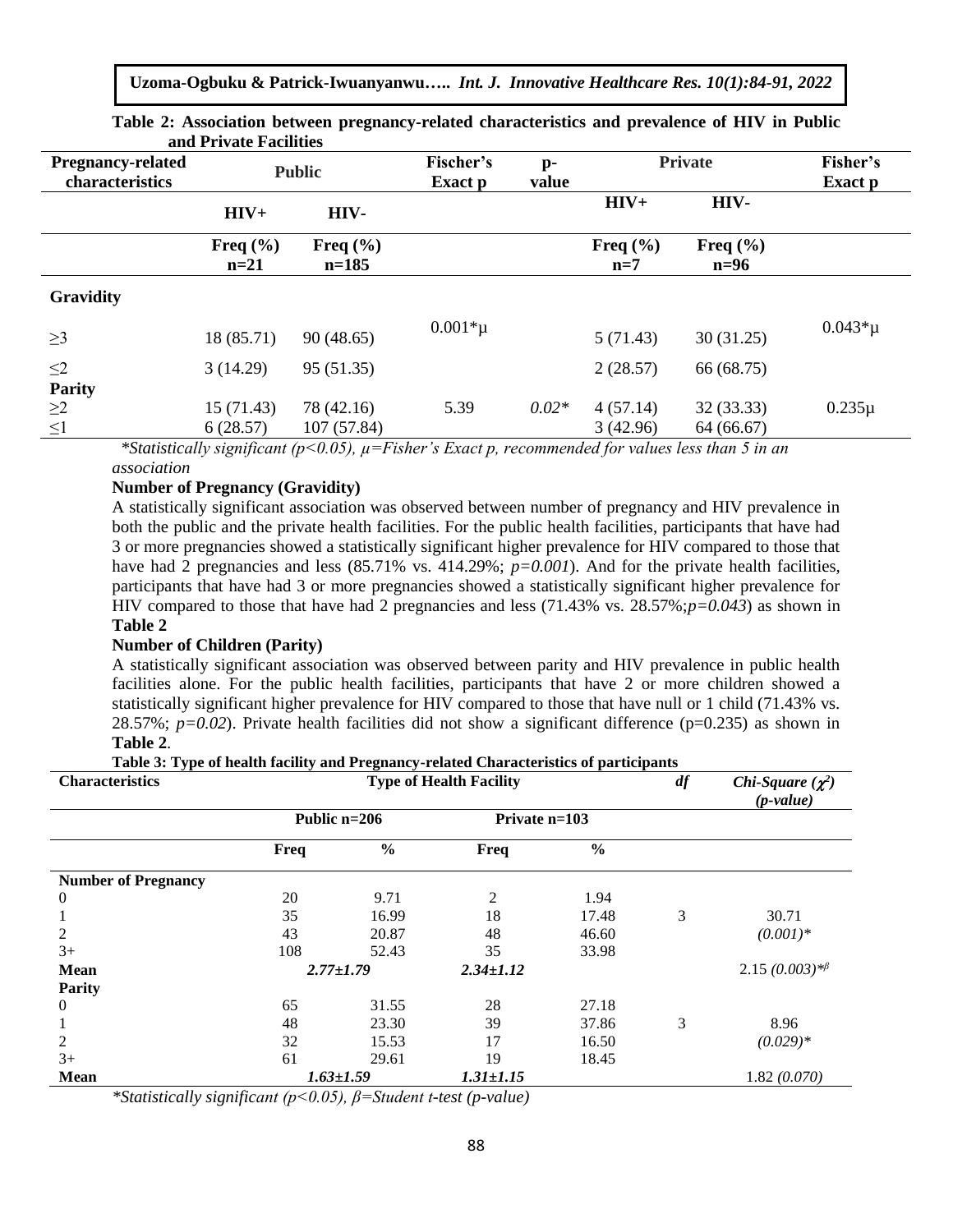Study participant's mean age was statistically significantly higher for private health facilities compared to public health facilities  $(32.29 \pm 5.47 \text{ vs. } 30.77 \pm 5.68 \text{ years})$  (t=2.21, *p*=0.03). Those within the age ranges of 20-29, 44.66% (92) and 30-39, 44.66% (92) where statistically significantly higher for the public health facilities and 30-39, 63.11% (65) for the private health facilities (*p=0.02*) as shown in **Table 3.**

Mean number of pregnancy of participants was statistically significantly higher for public health facilities compared to private health facilities  $(2.77 \pm 1.79 \text{ vs. } 2.34 \pm 1.12)$  (t=2.15,  $p=0.003$ ), with those of the women having 3 or more pregnancies, 52.43% (108) statistically significantly higher for the public health facilities and 2 pregnancies,  $46.6\%$  (48) for the private health facilities ( $p=0.001$ ).

Furthermore, mean number of children (parity) of participants was statistically significantly higher for the public health facilities compared to the private health facilities  $(1.63 \pm 1.59 \text{v s}$ .  $1.31 \pm 1.15)$ , with most of the women having three or more children, 29.61% (61) statistically significantly higher for the public health facilities and at least one child for the private health facilities, 37.86% (39) (*p=0.029*) as shown in **Table 3.**

#### **DISCUSSION OF FINDINGS**

In this study, 27.18% (28), 37.86% (39), 16.50% (17) and 18.45% (19) of the pregnant women that registered for antenatal in the selected private health facilities had no previous child, 1 child, 2 children and  $\geq$ 3 children respectively. This implies that HIV prevalence was highest among women with one previous child and lowest among women with two previous children. There was however no statistically significant relationship between HIV seroprevalence and parity. This may be due to the smaller number of study participants that attended antenatal care during the study period due to COVID-19 pandemic. This finding corroborates with results from a study by Etukumana et al. (2011) in a rural Nigerian mission hospital and contrasts with findings by Adeyemo et al. (2014) which showed a statistically significant difference between HIV seroprevalence and parity. This may be due to the fact that increased parity invariably means increased sexual exposure and contacts and increased sexual contacts results in increased susceptibility to HIV infection.

In this study, in an ascending order, 1.94% (2), 17.48% (18), 46.60% (48) and 33.98% (35) of the pregnant women had no previous pregnancy, 1 pregnancy, 2 previous pregnancies and  $\geq$ 3 previous pregnancies. This implies that HIV prevalence was highest among women with two previous pregnancies and lowest among women with no previous pregnancies. There was a statistically significant difference between gravidity and HIV seroprevalence. Participants that had 3 or more pregnancies showed a 5.5 fold increase for contracting HIV compared to those that had 2 pregnancies and less (OR: 5.50, 95% CI: 1.02- 29.98,  $p=0.03$ ). This finding corroborates with findings from a research work by Adeyemo et al. (2014). This may be as a result of increased unprotected sexual contact results in increased gravidity which will results in increased HIV infection susceptibility among the pregnant women.

In this study, 31.55% (65), 23.30% (48), 15.53% (32) and 29.61% (61) of the pregnant women that registered for antenatal care at the public health facilities in an ascending order, had no previous child, 1 child, 2 children and  $\geq$ 3 children respectively. There was a statistically significant association observed between number of children and HIV prevalence in public health facilities alone. For the public health facilities, participants that had 2 or more children showed a 3.43 fold increase for contracting HIV compared to those that have null or 1 child (OR: 3.43, 95% CI: 1.27-9.24, *p=0.02*). This result is similar to findings by Agida et al. (2010) in Makurdi, Nigeria; Adeyemo et al. (2014) in Ogun State, Nigeria; Fouedijo et al. (2017) in Yaounde. This finding however, contrasts with finding from a study conducted by Agboghoroma and Iliyasu (2015) which showed no statistically significant difference, although HIV prevalence was slightly higher in women with higher parity. This may be due to the fact that increased parity invariably means increased sexual exposure and contacts and increased sexual contacts results in increased susceptibility to HIV infection.

In this study, in an ascending order, 1.94% (2), 17.48% (18), 46.60% (48) and 33.98% (35) of the pregnant women had no previous pregnancy, 1 pregnancy, 2 previous pregnancies and  $\geq$ 3 previous pregnancies. There was a statistically significant difference between gravidity and HIV seroprevalence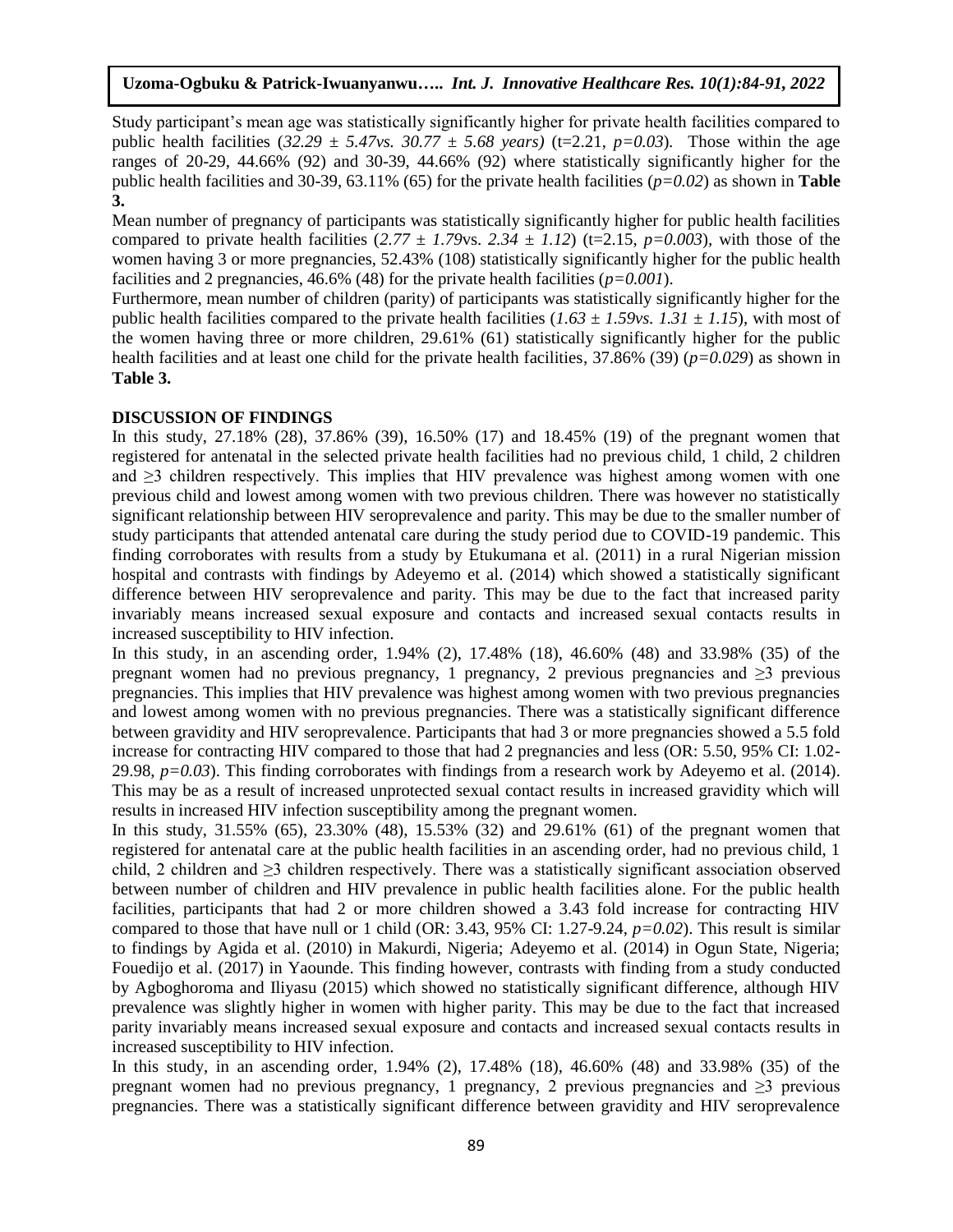among pregnant women in the public health facilities. For the public health facilities, participants that have had 3 or more pregnancies showed a 6.30 fold increase for contracting HIV compared to those that have had 2 pregnancies and less (OR: 6.30, 95% CI: 1.80-22.23,  $p=0.018$ ). This finding corroborates with the result from a review conducted by Adeyemo et al. (2014) and also findings by Fouedijo et al. (2017). This may be as a result of increased unprotected sexual contact which culminates in increased gravidity which in turn results in increased HIV infection susceptibility among the pregnant women. Primigravidity was a protective factor. Studies showing contrasting opinions were not found.

The prevalence of HIV is more in multipara than in primipara in both private and public health facilities 57.14% (4) and 71.43% (15). Those with higher gravidity also had higher HIV prevalence than primigravida in both the private and public health facilities with 71.43% (5) and 85.71% (18) respectively. There was a statistically significant relationship between HIV prevalence and gravidity and no significant relationship between HIV prevalence and age and parity in the private hospital. There was also a statistically significant relationship between HIV seroprevalence and parity and gravidity, however there was no statistical significant difference between HIV seroprevalence and age in the public health facilities. This is in agreement with findings in a study conducted by Adeyemo et al. (2014) in Ogun State, Nigeria which showed a higher HIV prevalence rates in older pregnant women in both private and public health facilities and also showed a statistical significant relationship between HIV prevalence and gravidity and parity in the public health facilities, but HIV prevalence was found to be more in primipara than multipara in the private health facilities. This study also did not show a significant relationship between HIV prevalence and age in both private and public health facilities. These findings may have been influenced by lack of uniformity in the variables collected for the study in both facilities in Ogun State, Nigeria.

# **CONCLUSION**

Those with higher gravidity also had higher HIV prevalence than primigravida in both the private and public health facilities. There was a statistically significant relationship between HIV prevalence and gravidity both in the private and in the public health facilities and no significant relationship between HIV prevalence and age in both and parity in the private hospital.

# **RECOMMENDATIONS**

The following recommendations were made based on the findings of the study

- 1. International organizations and nongovernmental organizations should begin to partner with private hospitals so as to increase the testing capacity in the sector.
- 2. In order to increase testing capacity for HIV, health care providers should be taught on how to perform the test using rapid diagnostic kits which can give same day result.
- 3. Rivers State government should revisit their local and state wide HIV epidemic and assess the situation of the epidemic with particular focus on HIV in pregnancy and make the necessary plans that will enhance assess to HIV care in the state especially for pregnant women.

# **Ethical Considerations**

Approval for this research work was sought for and obtained from the ethical review committee of University of Port Harcourt, Port Harcourt. An introductory letter was obtained from African centre for excellence, center for public health and toxicological research (ACEPUTOR) and was given to the Medical Directors of the private hospitals. Informed consent was sought for and an authorization letter was also obtained from the Rivers State Primary Health Care Management Board. A written Informed consent was sought for and obtained from study participants and blood samples were collected in the phlebotomy room of the laboratory to ensure privacy.